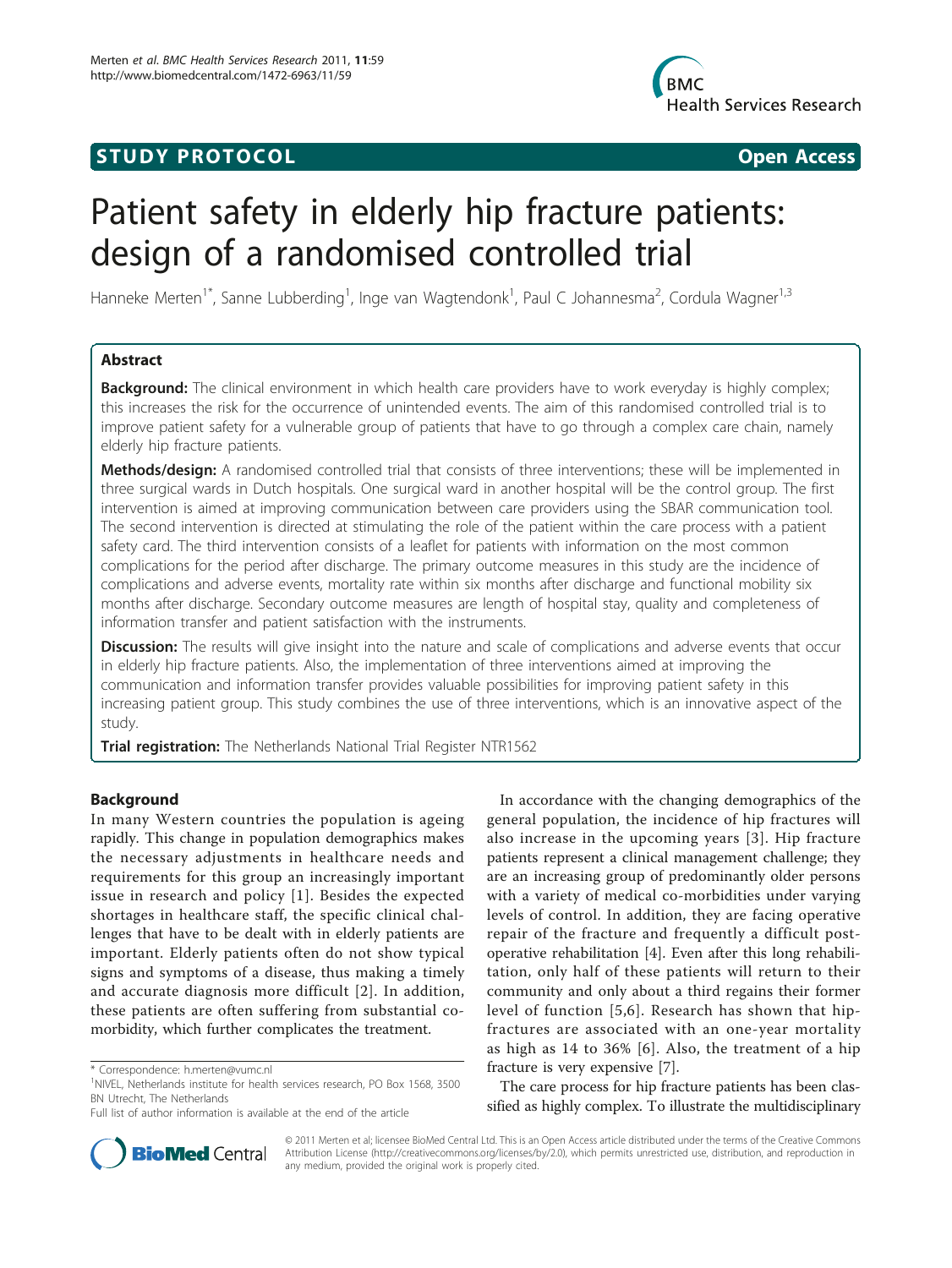treatment; a case study in a university hospital in Sweden showed that hip fracture patients initially meet doctors, nurses and other staff in the Emergency Department (ED), radiology, surgery, geriatrics, anaesthesiology, the operating room, and sometimes the Intensive Care Unit (ICU) [[8\]](#page-10-0). The involvement of many different specialties makes optimal communication, hand-offs and information transfer even more important. To minimise the risk of complications, a complex series of interventions is required, several physician specialties and hospital departments need to be coordinated, and time is of the essence. Unfortunately, this level of coordination seems difficult to achieve [[4\]](#page-10-0). Structuring the information transfer and communication can be an important step in this process.

The study we describe in this protocol focuses on the effects of improving the quality and safety of hip fracture patients by structuring the information transfer and interprofessional communication. An intervention study is set up to implement three interventions in a combined manner and is aimed at 1) improving the clinical communication between care providers with the introduction of the SBAR-communication tool, 2) strengthening the role of patients and their families with a patient safety pocket card and 3) providing patients and their families with specified information for the period after discharge by handing out a leaflet which describes the most common complications and who to contact with specific questions. One of the goals of this study is to establish whether this combined intervention programme can result in a reduction of the complication and adverse event (AE) rate in elderly hip fracture patients.

A complication is an unintended and unwanted event or state during or following medical specialist treatment, that has an unfavourable effect on the health of the patient to such an extend that adjustment of the medical treatment is necessary or that irreparable harm has occurred [[9](#page-10-0)]. An Adverse Event (AE) is defined as an unintended injury that results in temporary or permanent disability, death or prolonged hospital stay, and is caused by healthcare management rather than by the patient's underlying disease process [[10](#page-10-0)-[13](#page-10-0)]. De Vries et al. (2008) recently conducted a systematic review based on eight patient record review studies to calculate the mean overall incidence of in-hospital AEs. They stated that in 9.2% of all hospital admissions one or more AEs occurred. Of these AEs nearly half (43.5%) were preventable and 7.4% contributed to death [\[14\]](#page-10-0). Other research showed that elderly patients are at increased risk of suffering from Adverse AEs [[15,16\]](#page-10-0). To our knowledge, there is no published material on the AE rate in elderly hip fracture patients yet.

AEs are generally caused by a combination of factors. These often involve organisational, human, technical and patient-related factors [\[17,18\]](#page-10-0). One of the contributing human-related factors are communication failures [[19](#page-10-0)], they are estimated to be of major influence in 60-70% of serious incidents [[20-22\]](#page-10-0). There are many barriers that can potentially contribute to communication difficulties between clinicians. Some examples are: a lack of structure, differences in communication styles and uncertainty about who is responsible for the patient's care [[23](#page-10-0)-[25\]](#page-10-0). Several tools have been developed to structure the communication between care providers. One of these is called SBAR, a situational briefing tool developed by Kaiser Permanente [[19](#page-10-0),[24\]](#page-10-0). SBAR stands for Situation, Background, Assessment, Recommendation and serves as a model that care providers can use to structure clinical communication. So far, to our knowledge, only a limited amount of published work exists on the effectiveness of the SBAR-tool on improving clinical communication [[22,24](#page-10-0)]. The SBAR-tool could have the potential to improve communication between care providers about patients when effective in the clinical setting, so further evidence is needed. This can benefit the care for our complex patient group where a timely and accurate transfer of information is essential.

Another important factor for patient safety is improving the communication between care-providers and patients. Previous findings provide some support for the view that patients are willing to be more involved when it comes to reducing patient safety incidents [[26\]](#page-10-0). However, some research has also shown that this need for patient involvement varies for several demographic variables, such as age. Younger patients tend to want more involvement than older patients. [[26](#page-10-0)-[29](#page-10-0)]. It can therefore be useful to stimulate elderly patients to get more actively involved in their own care process as they are the only one to be involved in the care process from beginning to end. Of course, an important question is to what extend elderly patients actually want to be involved and whether they feel comfortable enough to actively question the (safety) practices of health care staff. It is also important that patients should never feel responsible for the safety of the care they receive.

A third issue related to the previous two is the lack of information that patients can experience, especially during and after discharge. Smit et al. (2005) showed that patients, in their own opinion, do not receive enough information on what they have to do in an emergency situation, how to use several medications together and what they are allowed to do after discharge [[30\]](#page-10-0). Often, patients are discharged from hospital and come back to the outpatient clinic after a scheduled amount of time. In between, it is not always clear to them who to turn to with questions following the hospital admission. An adequate and timely transfer of information about the hospital admission towards the general practitioner (GP)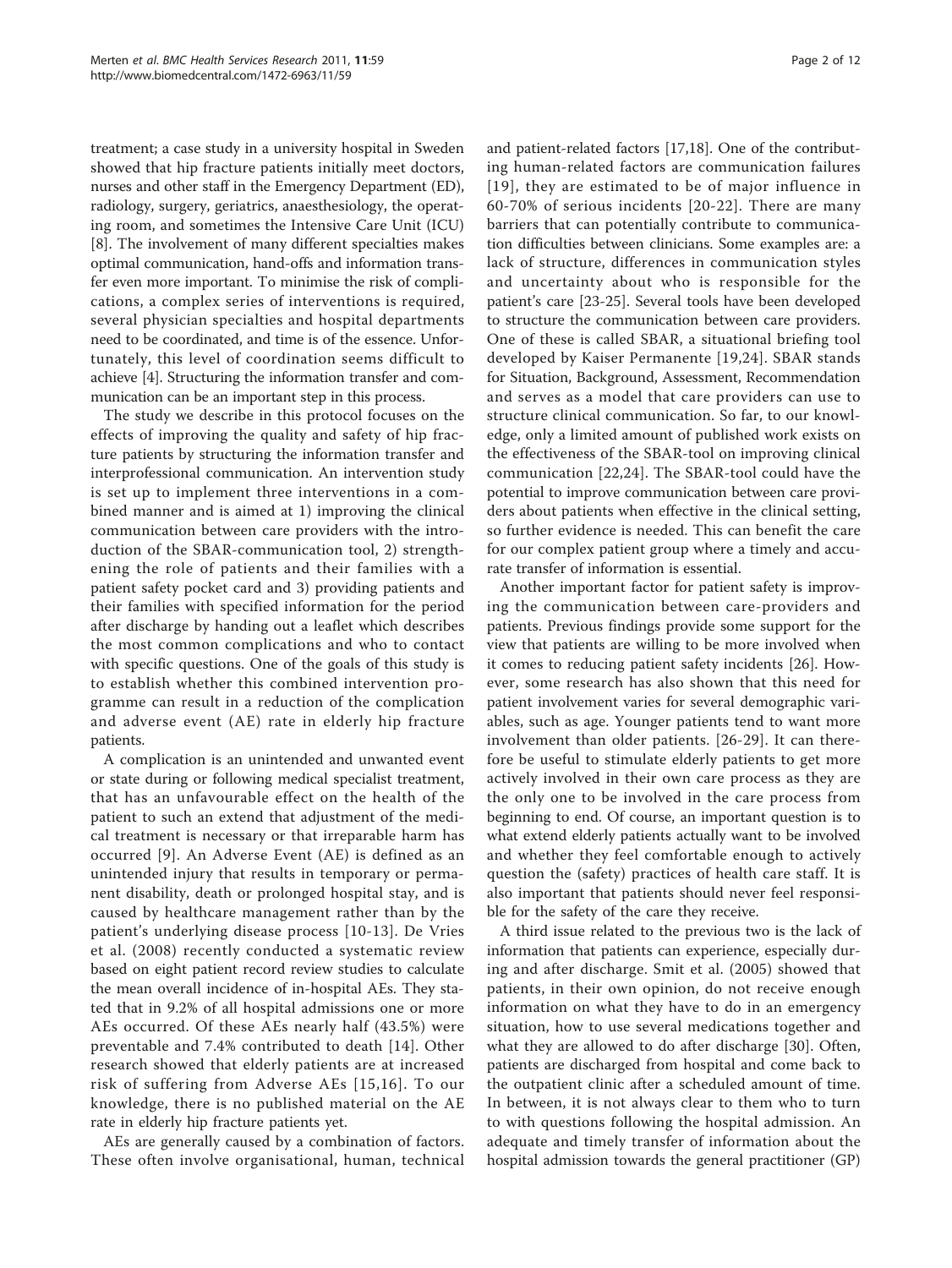is sometimes lacking so the GP is not completely informed about the current medical condition of the patient [[31,32](#page-10-0)]. This lack of information transfer can make it difficult to contact the appropriate care provider with specific questions, even though early detection and treatment of possible problems are very important.

#### Aim and research questions

The aim of this randomised controlled trial (RCT) is to evaluate the effectiveness of a patient safety intervention programme for elderly hip fracture patients. Therefore, the following research questions will be addressed:

1. What is the nature and scale of adverse events and avoidable harm in the care chain for elderly hip fracture patients?

2. How is it, in the total care chain of elderly hip fracture patients, possible to reduce risks and unintended harm, and to ensure that complex care processes proceed more safely? This research question is divided into sub-questions for the three interventions:

a What is the effectiveness of the SBAR communication tool on unintended events and avoidable harm during hospital stay? (Intervention A)

b What is the effectiveness of a patient safety card with guidelines for patients and their families on signalling errors and patient trust in health care? (Intervention B)

c What is the effectiveness of evidence based bundles with regard to unintended events in the period after discharge? (Intervention C)

# Methods/Design

## Study design

This RCT is set up as a multi-centre intervention study in which hip fracture patients aged 65 years and older will be included. Surgical wards of three hospitals will participate in the intervention groups; one surgical ward in another hospital will serve as a control group. The patients in the control group receive care as usual. A baseline measurement using a retrospective record review study will be conducted. In the following RCT the effects of three different interventions will be compared to usual care, randomisation is at patient level. Within the three intervention wards patients are randomly assigned to one of four intervention groups. The groups will receive the following interventions:

• Group 1: use of SBAR communication tool for nurses in the surgical wards

• Group 2: SBAR and patient safety card

- Group 3: SBAR and information leaflet (bundles) for after discharge
- Group 4: SBAR, patient safety card and information leaflet (bundles) for after discharge

During the study period the morning rounds will be observed once a month in each intervention ward to look at the information transfer and communication between care providers. Two weeks and six months after discharge patients will be interviewed about their recovery and the added value of the interventions. Six months after discharge the records of the included patients will be reviewed to detect possible adverse events and unintended harm. Figure [1](#page-3-0) gives an overview of the inclusion and data collection.

## Definitions

The definitions used in this study were adopted from previous international studies [[9](#page-10-0)-[11,13,33](#page-10-0)-[37](#page-10-0)], Table [1](#page-4-0) gives an overview of the used definitions.

## Informed Consent and Ethical approval

Eligible patients receive an Informed Consent form with information about the study as soon as possible after admission. Participation in the study is voluntary. Patients are only included in the study after being informed about all the aspects of the study and giving their consent to participate. The signed Informed Consent form will be returned to the researchers to allow further contact during the study. Patients are explicitly informed about the fact that they can terminate their participation in the study at any time without a specific reason and without any negative consequences for future medical treatment. Participants also have the opportunity to consult a physician not involved in the study with questions.

The privacy of the participating patients will be protected; data will be kept separated from patient names. All confidential information will be treated according to the medical confidentiality rules. Each patient will have a specific research code that is not directly traceable to a patient name; these codes are only available to the study researchers. Data related to the study will be stored on a protected server and can only be accessed by authorised members of the research team.

The study protocol is approved by the Medical Ethical Committee of the VU university medical center in Amsterdam.

## Participating surgical wards

Because the researchers will frequently have to visit the participating surgical wards during the study, one hospital region in the Netherlands will be chosen for the recruitment. Although the treatment for hip fractures is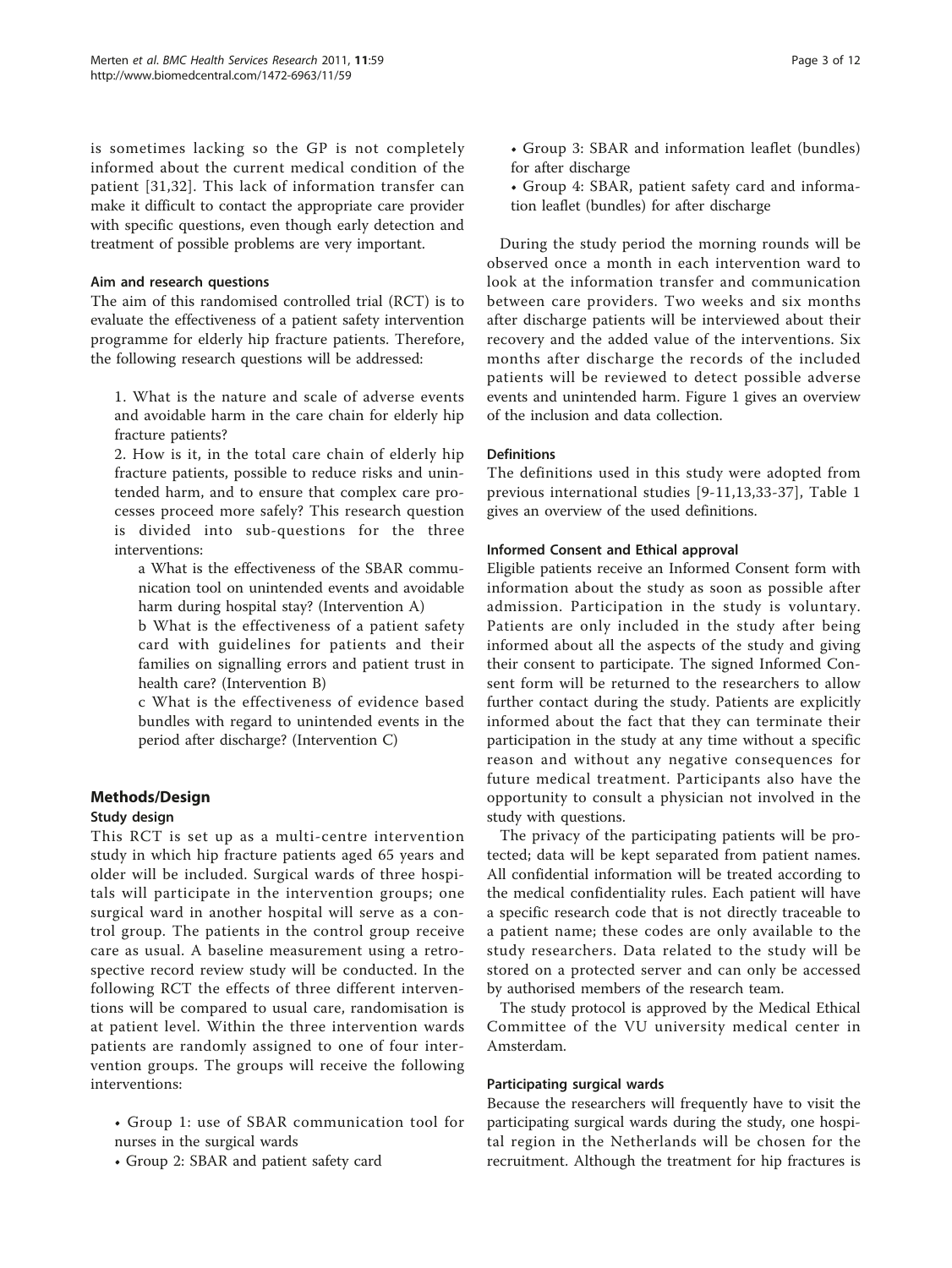<span id="page-3-0"></span>

fairly standardised by means of protocols, we aim to include a surgical ward of each of the three hospital types that exist in the Netherlands; a university, a tertiary medical teaching and a general hospital. A fourth surgical ward in another hospital will be included as a control group. An inclusion criterion for the surgical wards is that they have to treat at least 100 elderly patients with a hip fracture each year. The wards will be recruited by informing already existing contacts within the wards about the study. If the ward agrees to participate an official intake by the researchers will follow. The nurses in the participating wards will be informed about the study during a meeting. In this meeting the interventions and the inclusion process will be explained. For each ward background information will be gathered about the number of patients, treatment procedures and discharge planning. This will make it possible to compare the wards and correct for important differences.

## Participants

The following inclusion criteria will be used to select eligible patients for participation in the study:

- The patient is acutely admitted to the surgical ward with a hip fracture during the research period;
- The patient is not admitted with polytrauma;
- The hip fracture is not a pathological fracture;
- The patient is 65 years of age or older;
- The patient will be operated on the hip fracture;
- The patient does not participate in an interfering study;

• The patient is in a good cognitive condition to fully understand the information about the study and to give Informed Consent.

Patients will be recruited as quickly as possible after admission to the hospital. The patients will be included by the nurses working in de wards, this process will be closely monitored by the researchers. When a patient is eligible for participation the study will be explained to them and Informed Consent will be asked. If the inclusion by the nurses does not work out as intended, the researchers will have to take over this part of the data collection.

#### Randomisation

In this study surgical wards in three different intervention hospitals and one surgical ward in a control hospital will participate. The eligible patients in the intervention wards will be randomly assigned to one of four intervention groups. Since the SBAR tool cannot be randomised on patient level due to practical reasons, this intervention will concern all patients in the intervention wards. Before the start of the inclusion all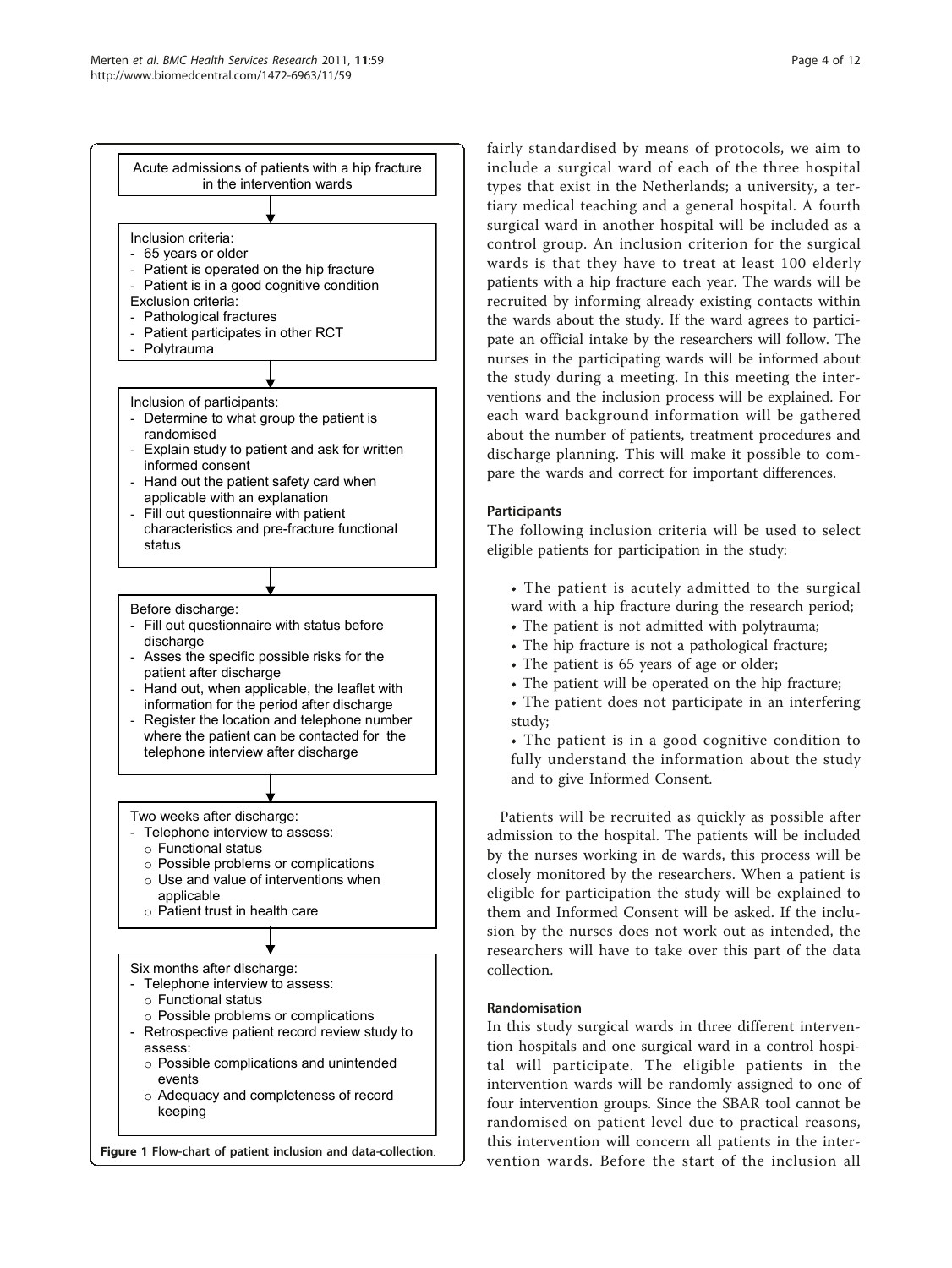#### <span id="page-4-0"></span>Table 1 Definitions

An **adverse event** is an unintended injury that results in temporary or permanent disability, death or prolonged hospital stay and that is caused by health care management rather than by the patient's underlying disease process.

A **complication** is an unintended and unwanted event or state during or following medical specialist treatment, that has an unfavourable effect on the health of the patient to such an extend that adjustment of the medical treatment is necessary or that irreparable harm has occurred.

A **near miss** is defined as an act of commission or omission that could have harmed the patient but was prevented from completion through a planned or unplanned recovery.

Disability refers to temporary or permanent impairment of physical or mental function attributable to the adverse event (including prolonged or strengthened treatment, prolonged hospital stay, readmission, subsequent hospitalisation, extra outpatient department consultations or death).

Causation refers to injury caused by health care management including acts of omission (inactions) i.e. failure to diagnose or treat, and acts of commission (affirmative actions) i.e. incorrect diagnosis or treatment, or poor performance.

Health Care management includes the actions of individual hospital staff as well as the broader systems and care processes. Health care management is any care related activity that involves the delivery of care or monitoring of health which is provided by individuals or a team of professionals.

A **preventable adverse event** is an adverse event resulting from an error in management due to failure to follow accepted practice at an individual or system level. Accepted practice was taken to be 'the current level of expected performance for the average practitioner or system that manages the condition in question'.

Informed Consent Forms and intervention materials will be assigned a unique study number. The study numbers are equally divided over four intervention groups, to ensure equal group sizes as much as possible. All materials for each individual number will be gathered and put into an envelope; the stack of envelopes will be kept in the ward in consecutive order of the study numbers. Each time an eligible patient can be asked to participate, the first envelope of the stack will be used. The process of randomisation is also shown in Figure 2.

#### Blinding

In this trial blinding of the patients is not possible as they either do or do not receive the material belonging to the interventions, and are therefore automatically aware of the intervention group. Since the physicians will not be directly involved in the inclusion of patients they are unaware of the intervention group a patients belongs to. For the assessment of the outcomes during a telephone interview two weeks after discharge the interviewer will be aware of the intervention group a patient belongs to because specific additional questions for each intervention group will be asked to evaluate the interventions. However, the interviewer will not be informed about the background, research questions and outcome measures of this study. For the telephone interview six months after discharge the interviewer will be unaware of the intervention group that the patient belongs to. Finally, the reviewers in the retrospective record review study will be blinded, they will assess some of the outcome measures and should therefore be unaware of the interventions that a patient might or might not have received to prevent possible biases in their assessment.

## Baseline measurement (Research question 1) Aim

The aim of the baseline measurement is to determine the nature and scale of unintended events in elderly patients with a hip fracture. In addition, the reviewers will also evaluate the quality of the record keeping and the completeness of the transfer of information in the patient record. This information will be used as a

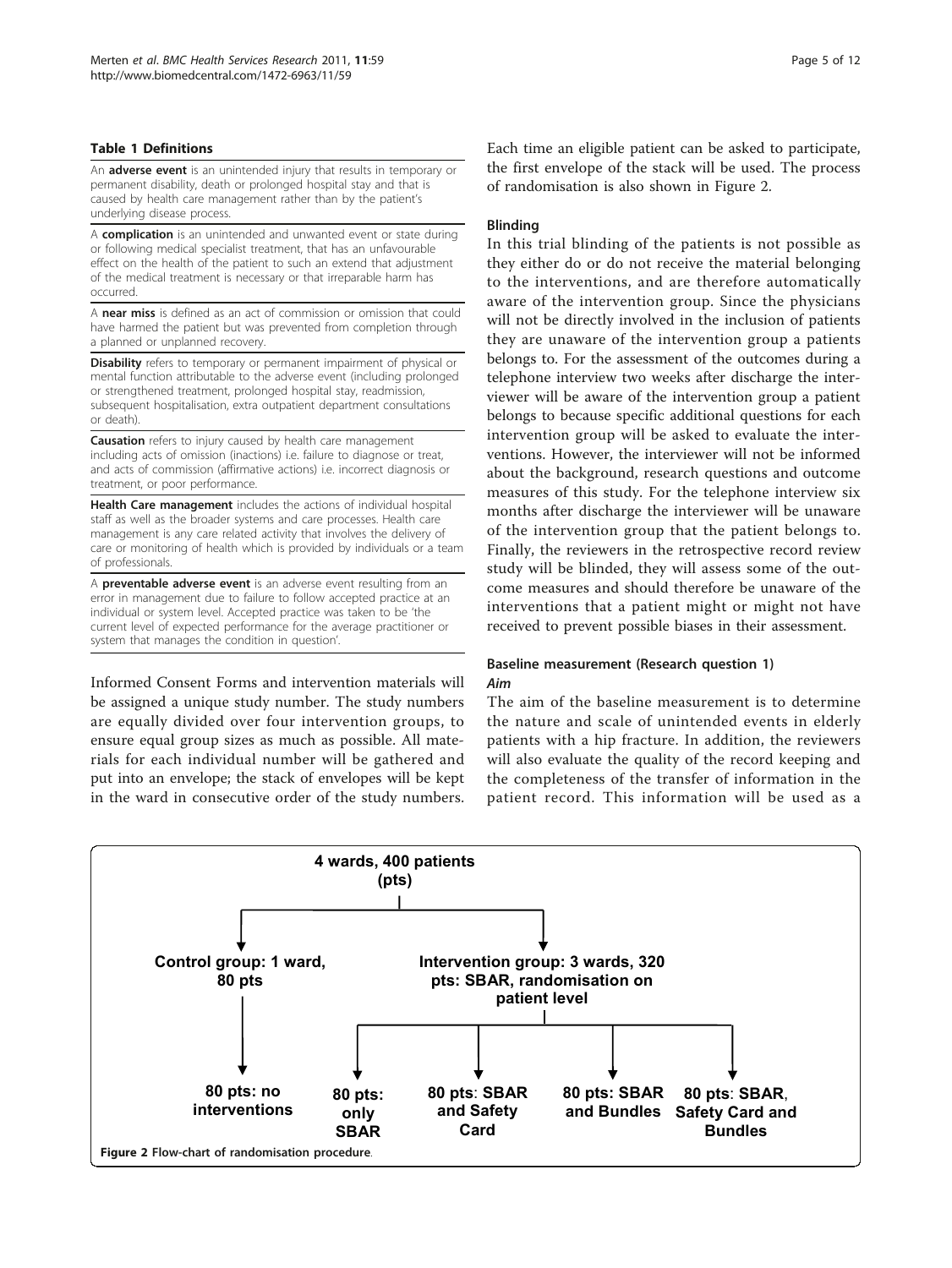starting point to evaluate the effects of the intervention study.

#### Background

Retrospective patient record review is a method that has been used to study AEs in hospitals in several countries [[10](#page-10-0),[13,38\]](#page-10-0). The methods and review form used in this study will be based on the Dutch Adverse Event Study [[34,39\]](#page-10-0). They used a method that was based on a protocol originally developed by the Harvard Medical Practice Study, which studied the incidence of AEs in New York State hospitals in 1984 [\[38\]](#page-10-0).

#### Method

The incidence of complications and AEs will be measured within the care chain and especially during the hospital admission of elderly hip fracture patients. In this study we look at the care chain from the moment that the patient is brought into the emergency department until six months after discharge from the hospital. Therefore the patients' hospital record will be studied in retrospect by an experienced surgeon. For the baseline measurement patient records of hip fracture patients acutely admitted in 2007, the year previous to the start of the intervention study, will be reviewed using a structured review form. In each hospital all surgical and orthopaedic admissions of patients with a hip fracture of 65 years or older will be selected. Of these selected index admissions the medical, nursing and, if existing, the outpatient records will be collected, the X-rays made during the admission will also be available. Records of patients with a pathological fracture, polytrauma or elective admission will be excluded. The main outcome variables in this part of the study are: rate of complications, adverse events, near misses and information transfer between care providers.

The patient records will be reviewed by a team of eight experienced reviewers. The selection criteria for the reviewers are:

- At least ten years post graduate clinical (surgical) experience;
- Surgical experience with hip fractures;
- Good reputation among colleagues;
- No longer than 8 years retired at the start of the study;
- Experience or affinity with analysis of incidents, complaints and errors.

Most of the reviewers have participated in a previous record review study [\[39\]](#page-10-0) and therefore are already familiar with this type of research, terminology and methodology. Nevertheless, they will all follow a half-day training led by the research team and one experienced reviewer. During this training, the definitions, study protocol, adjusted review form and examples of AEs will be

discussed. The reviewers will also receive a review manual. They will be compensated for their review activities at an hourly rate for expenses. During the review process the reviewers can ask advice from a general internist about accepted clinical practice in the specialty of internal medicine.

The records will be reviewed by one reviewer and he determines whether complications, an adverse event or a near miss have occurred during the index admission to the hospital or the six months following the index admission using a paper based structured review form. This review form will be adapted from the Dutch Adverse Event Study [\[34](#page-10-0),[39\]](#page-10-0) and adjusted and specified for this patient group. The review form starts with general characteristics of the admission and possible complications. Next, if the surgeon determines that an adverse event is present, the review will be continued with questions about the nature and impact, location and involved specialty, classification, preventability and causes of the adverse event. The last part of the review form will be about the clarity and completeness of information in the patient record for the transfers of the patient between the different wards and specialties within the hospital.

A random sample of 10% of the records will be independently reviewed by a second reviewer to assess the variation in the review process between reviewers.

#### Intervention study

Within the intervention study three different interventions will be implemented in the surgical wards as described in the study design. The three interventions have in common that they all focus on information transfer and communication within the care chain for elderly hip fracture patients. The SBAR focuses on information transfer and communication between care professionals within the ward. The patient safety card is aimed at providing a complete picture of the current situation from patient to care provider. The information leaflet is aimed at providing useful information to the patient after discharge. In the text below each intervention will be described in more detail.

## Intervention A: Implementing the SBAR communication tool (Research question 2a)

Aim To improve communication among care providers, and for nurses to provide timely and accurate information during contacts with the physician and in the record keeping.

**Background** Previous studies have shown that a model of structured communication can improve clinical communication [\[22,24](#page-10-0)]. The structured communication tool that will be used in the current study is SBAR. SBAR stands for Situation, Background, Assessment and Recommendation and is designed to structure and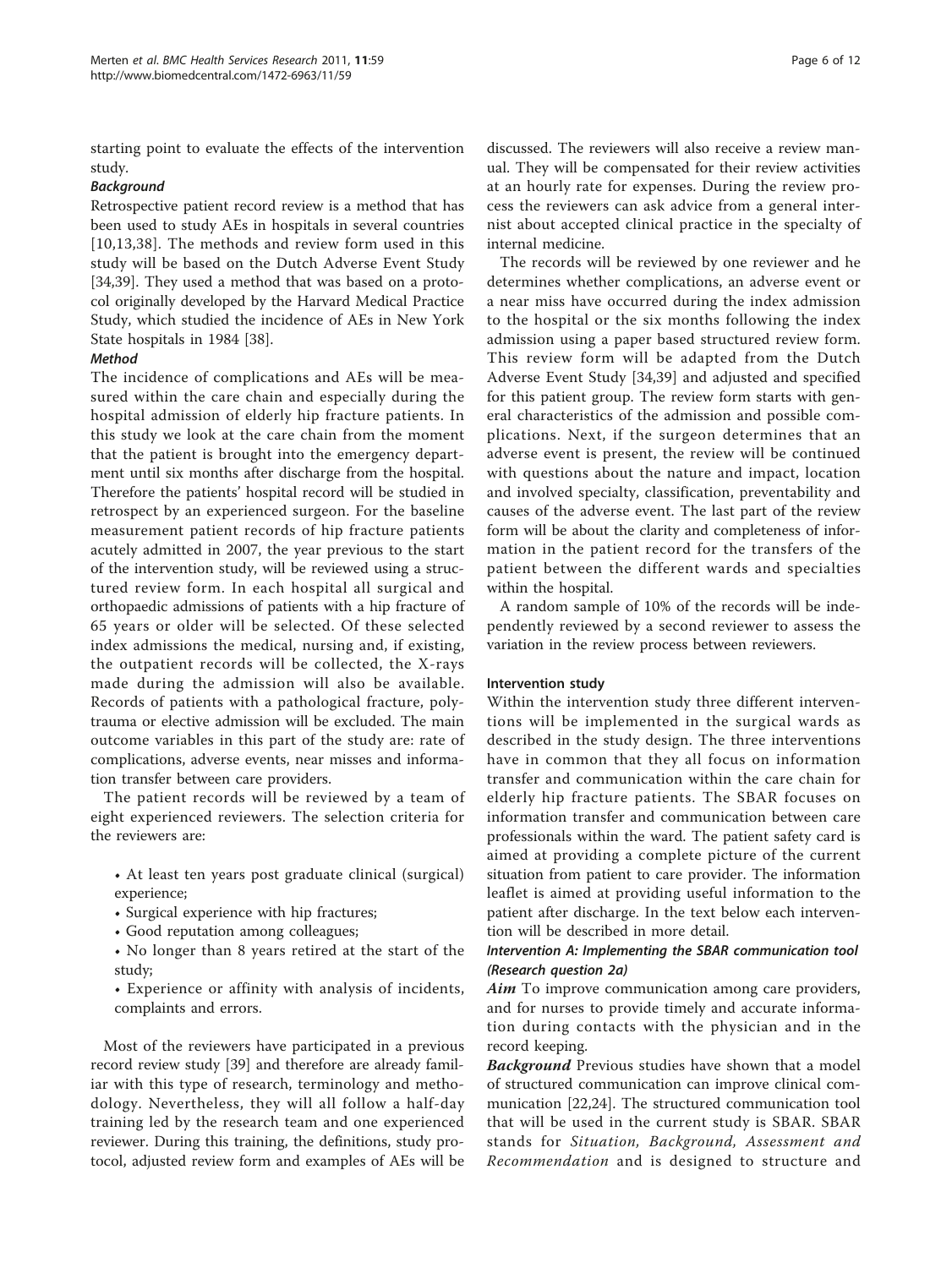improve communication between care providers, and to provide timely and accurate information. The tool describes the most relevant points that can be discussed about a patient and how to effectively communicate them during various types of contact moments between care providers. It was developed and tested in the United States and proved to be useful there [[24\]](#page-10-0). SBAR can be implemented in several ways, for instance using cards, posters near the telephones in the ward, hand-off forms and so forth to create awareness and stimulate nurses and clinicians to actively use the tool in handoff or clinical communication moments.

Implementation For this study the original SBAR-tool will be translated and adapted in consultation with the participating wards to ensure that the relevant topics are present. These topics will be printed onto a pocketsize, laminated card that the nurses can keep with them during their shift. This card can be used during two different communication moments between care providers. On one side of the card there will be a description of the relevant items to discuss during the morning rounds or a telephone consult between the nurse and the physician about the condition of the patient. This side of the SBAR tool is shown in Table [2.](#page-7-0) On the other side will be a description of the relevant topics for a structured and complete record keeping. The SBAR-tool will be explained, discussed and handed over to the nurses during a meeting to announce and explain the study. The card will be accompanied by an example of a paper case how to use the SBAR-tool. Nurses will be asked to keep the card with them during their shift so that they have easy access to it and to use the card when consulting a physician or during the morning rounds. Since the SBAR-tool will be given to all nurses in the intervention wards it will apply to all hip fracture patients that are admitted during the research period.

Evaluation The first step is to determine to what extend and under what circumstances the SBAR tool is used by the nurses. We consider the implementation successful when 60% of the nurses uses the SBAR structure during communication moments. The use and possible effectiveness of the SBAR will be evaluated with different methods. First, short interviews will be conducted with some of the nurses of the intervention wards to discuss the possible added value, reasons for using or not using the instrument and possible improvements in the instrument or implementation for the future. Second, during the research period, observations of the morning rounds will be conducted on a regular base, approximately once a month. During these observations the process and content of communication and information transfer between nurse and physician during the morning rounds will be observed. Also, for each individual patient, it will be observed whether the different relevant topics of the SBAR-communication tool are discussed or mentioned. These aspects are, when applicable: current situation of the patient, special circumstances, possible risks, required actions, timing of the actions, reporting back, and finally, is the structure of the SBAR being used. The third evaluation moment is during the retrospective patient record review of the included patients. Here, the completeness and transfer of information in the patient record will be reviewed.

# Intervention B: Involving patients and their families (Research question 2b)

Aim To involve patients more actively in their own care process.

**Background** The second intervention consists of a card with advice for patients about how to get more actively involved in the care process. The card was developed by the Federation of Patients and Consumer Organisations in the Netherlands (NPCF). This patient safety card provides patients with short instructions and graphical images for several topics to discuss with care providers that might be relevant for the safety of their care process. These instructions are in short:

- Give all information to the care providers about your state of health;
- Ask the care provider when something is not clear to you;
- Discuss the surgical procedure with the care provider;
- Write down an overview of your medication use;
- Ask questions when your medication looks different from expected;
- Follow the instructions given by your care provider.

Implementation Within the research programme, half of the included patients in the intervention wards will receive the patient safety card. The card will be given to the patients during the hospital admission with a short instruction on how to use the card.

Evaluation The implementation and effectiveness of the patient safety card will be established during an interview by telephone with the patient two weeks after discharge. We will consider the patient safety card successful when 60% of the patients has used the card and found it useful. One of the topics in the interview is therefore about the use and possible added value of the patient safety card and the need and possibility for patients and their family to get actively involved. Also, the possible consequences of the use of the patient safety card on the patients' trust in health care are discussed during these interviews. Finally, during the retrospective patient record review six months after discharge the number of complications and adverse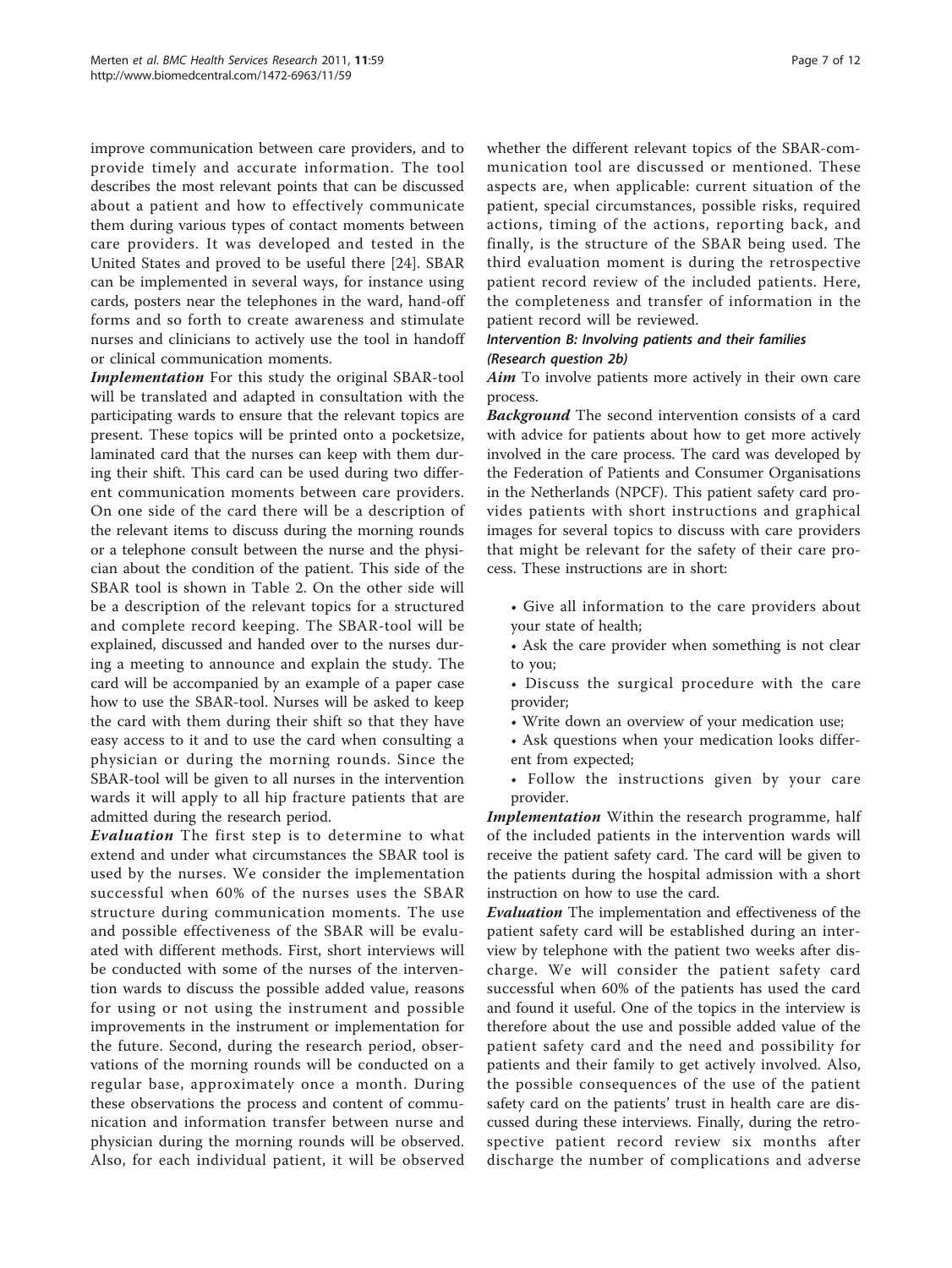#### <span id="page-7-0"></span>Table 2 Description of the SBAR communication tool

|   | Identify yourself (name, function). Do you have the information below available?                           |
|---|------------------------------------------------------------------------------------------------------------|
| S | <b>Situation</b>                                                                                           |
|   | Situation of the patient you are calling about:                                                            |
|   | • State name, department and room number of patient                                                        |
|   | • Give a short overview of the problem and state when you visited the patient                              |
| В | <b>Background</b>                                                                                          |
|   | Relevant information about the background can include the following:                                       |
|   | • Date of admission and admission diagnosis                                                                |
|   | • Date of surgery, wound status and information about drains                                               |
|   | • Lab results and most recent vital signs. Is the patient using oxygen?                                    |
|   | • Medication overview, allergies, IV fluids                                                                |
|   | • Other relevant clinical information                                                                      |
|   | • Mental status of the patient (delirium?)                                                                 |
|   | • Code status                                                                                              |
| А | Assessment                                                                                                 |
|   | What is your assessment of the situation of the patient?                                                   |
| R | Recommendation                                                                                             |
|   | What is your recommendation for this situation, examples:                                                  |
|   | • Come and see the patient as soon as possible                                                             |
|   | • What actions should be taken when the situation changes?                                                 |
|   | Write down the comment of the physician in the patient record and changes in the condition of the patient. |

events will be determined and compared to the baseline measurement.

# Intervention C: Reducing avoidable harm after discharge (Research question 2c)

Aim To provide the patient with information and to reduce avoidable harm after discharge, such as adverse medication events, pneumonia, urinary tract infections, wound infections, delirium, falls and pressure ulcers.

Background The intervention consists of standardised information using an information leaflet with "bundles" for the patient after discharge. The concept of "bundles" was developed and tested by the Institute of Healthcare Improvement in Boston [[40](#page-10-0)]. A bundle is a structured way of improving the processes of care and patient outcomes. It involves a small straightforward set of practices that have been shown to improve patient outcomes. The recommendations in the "bundles' for the period after discharge are evidence based best practices [\[41](#page-10-0)]. Bundles were originally developed for use by health care professionals, in our study we aim to adapt this concept for use by patients after discharge. The evidence based best practices will be reformulated to make them understandable and usable for patients and they will be printed into an information leaflet. The following topics will be described in the leaflet:

- Contact information;
- Exercise recommendations;
- Medication use;
- Problems with the operation wound;
- Thrombosis;
- Pressure wounds;
- Urinary tract infection;
- Fall prevention;
- Delirium.

Implementation In the intervention wards 50% of the included patients will receive the leaflet with instructions. For each included patient a short questionnaire about the health status before discharge will be filled out to determine for which complications a patient may be at increased risk. The chapters concerning these complications are checked in the leaflet to indicate the most relevant information for each specific patient.

Evaluation The use of the leaflet will be evaluated by asking the patient about the added value and the usability of the bundles during a short interview by telephone two weeks after discharge. We will consider the leaflet useful if 60% of the patients says they have used the leaflet and found it useful. The effect of the bundles will be evaluated during the telephone interview two weeks after discharge and by measuring avoidable harm (e.g. adverse medication events, urinary tract infections, wound infections, delirium, falls and pressure ulcers) within 6 months after discharge. The patient will be called again around 6 months after discharge to ask about any medical problems occurring after discharge and their recovery in the past six months. Also, the patient records of all included patients will be reviewed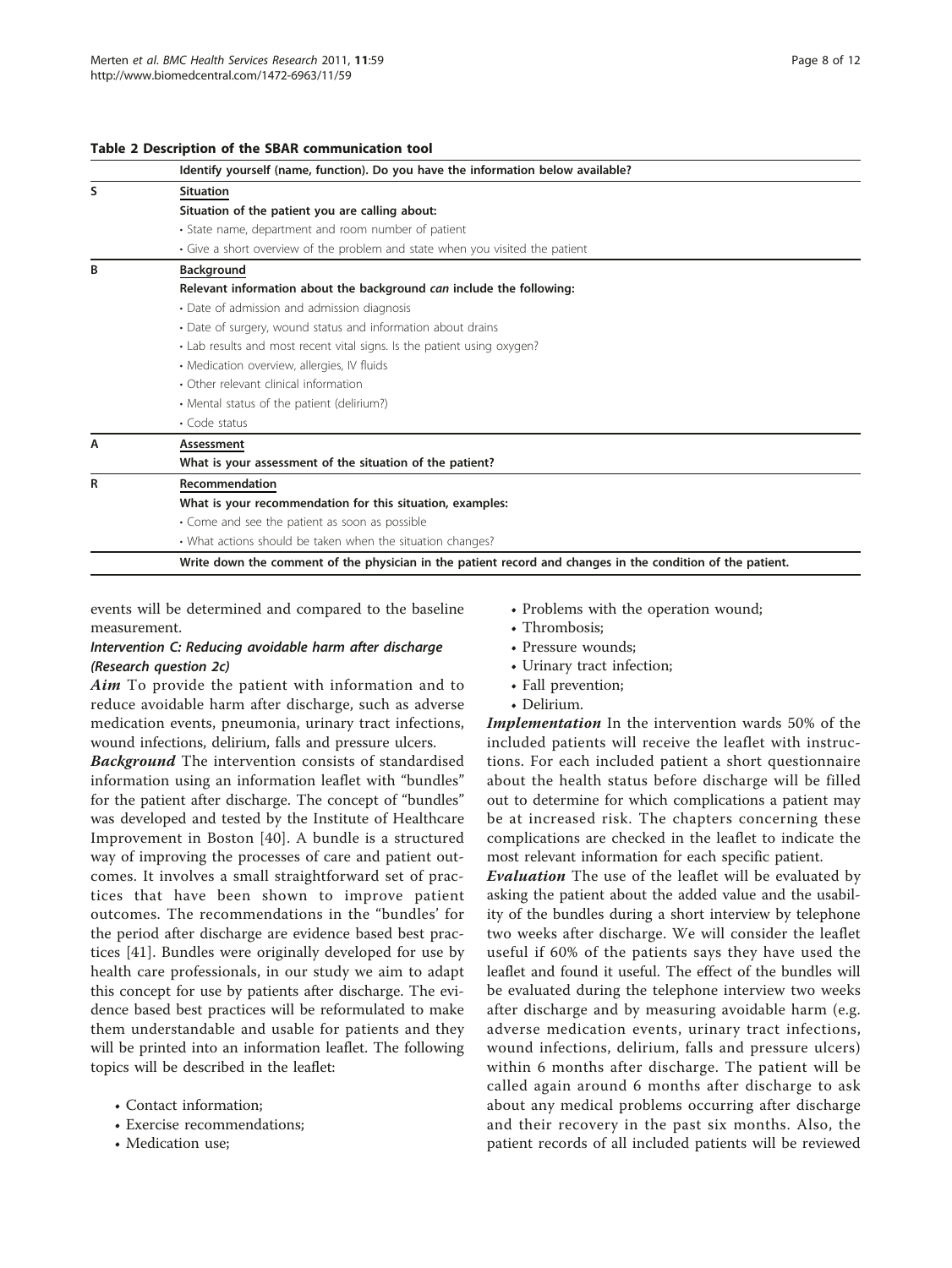by experienced reviewers for additional information about possible complications and avoidable harm after discharge.

#### Outcome measures

The primary outcome measures in this study are the incidence of complications and adverse events, mortality rate within six months after discharge and functional mobility six months after discharge. Secondary outcome measures are length of hospital stay, quality and completeness of information transfer and patient satisfaction with the instruments.

## General data collection and follow up

After receiving informed consent a questionnaire will be filled out with patient characteristics and the pre-fracture status of the patient. Information about the status before the fracture will be gathered using the 10-item modified Barthel Index for ADL-functioning [\[42\]](#page-10-0), the Parker and Palmer pre-fracture mobility score [[43\]](#page-10-0), the Short Nutritional Assessment Questionnaire [[44](#page-10-0)] and the Delirium Observation Screening Scale [\[45\]](#page-10-0). In addition, information will be gathered about the home situation before admission. Before discharge, the questionnaire will be completed with information about the occurrence of pressure wounds, delirium, urinary tract infections, wound infections, falls during admission and possible risk factors after discharge for these complications.

All included patients will be followed for a period of six months after discharge. During this period two interviews by telephone will be held with all included patients, two weeks and six months after discharge. During these interviews patients will be asked some multiple choice questions about their current residence, physical functioning, use of health care, the occurrence of unexpected events and some open end questions about their experiences during the whole care process. In addition to these interviews, the retrospective patient record review study will be conducted to review the patient record up to six months after discharge. The methods of this record review study will be identical to the baseline measurement described earlier. Again, the reviewers will look for complications, adverse events, the quality of record keeping and written information for the transfers of the patient between the different hospital wards. This second record review study will be used to assess the effect of the complete intervention programme on the possible reduction in complications and adverse events.

# Power calculation

We expect to reduce the absolute risk of suffering from a complication by 5% by implementing the intervention

programme, with a standard deviation of 10%. With an alpha of 0.05 and a power of 80% there should be 64 participants in every intervention group and in the control group. The aim is to include 80 patients into every intervention group to compensate for possible drop-out during the follow-up phase of the study. The total number of patients included in the four different intervention groups will then be 320. In addition, 80 patients will be included into the control group.

# Data analysis

The data will be analysed using Stata 10.1 for Windows. During the data collection regular data checks (identify out-of-range answers, inconsistent responses and missing data) will be performed.

In the evaluation of the effectiveness of the intervention programme all analyses will be performed at patient and group level. The data will be analysed using the intention-to-treat principle. This means that patients will remain in the group to which they were randomly allocated at baseline. The patient characteristics will be compared for all groups and, if necessary, we will correct for differences.

The determination of complications is based on the complication registration of the Dutch Society of Medical Specialists (in Dutch: Orde van Medisch Specialisten). The determination of adverse events is based on three criteria; 1) an unintended (physical and/or mental) injury which 2) results in temporary or permanent disability, death or prolongation of hospital stay, and is 3) caused by health care management rather than the patient's disease. To determine whether the injury is caused by health care a six-point scale will be used, causation scores of 4-6 will be classified as adverse events. The preventability of the adverse events will also be measured on a six-point scale, scores of 4-6 will be classified as preventable adverse events. The incidence and mean number of complications and adverse events will be calculated.

The inter-rater reliability of the review process will be expressed as a kappa statistic. This kappa statistic will be calculated for the determination of the presence or absence of complications and adverse events. The records from the reliability study will be used for this analysis, they represent up to 10% of all reviewed patient records.

# **Discussion**

## Strengths and limitations of the study

One of the strengths of this study is the integrated intervention programme that will be implemented in three surgical wards. All three interventions are aimed at improving a different aspect of the care for elderly hip fracture patients. This approach may have more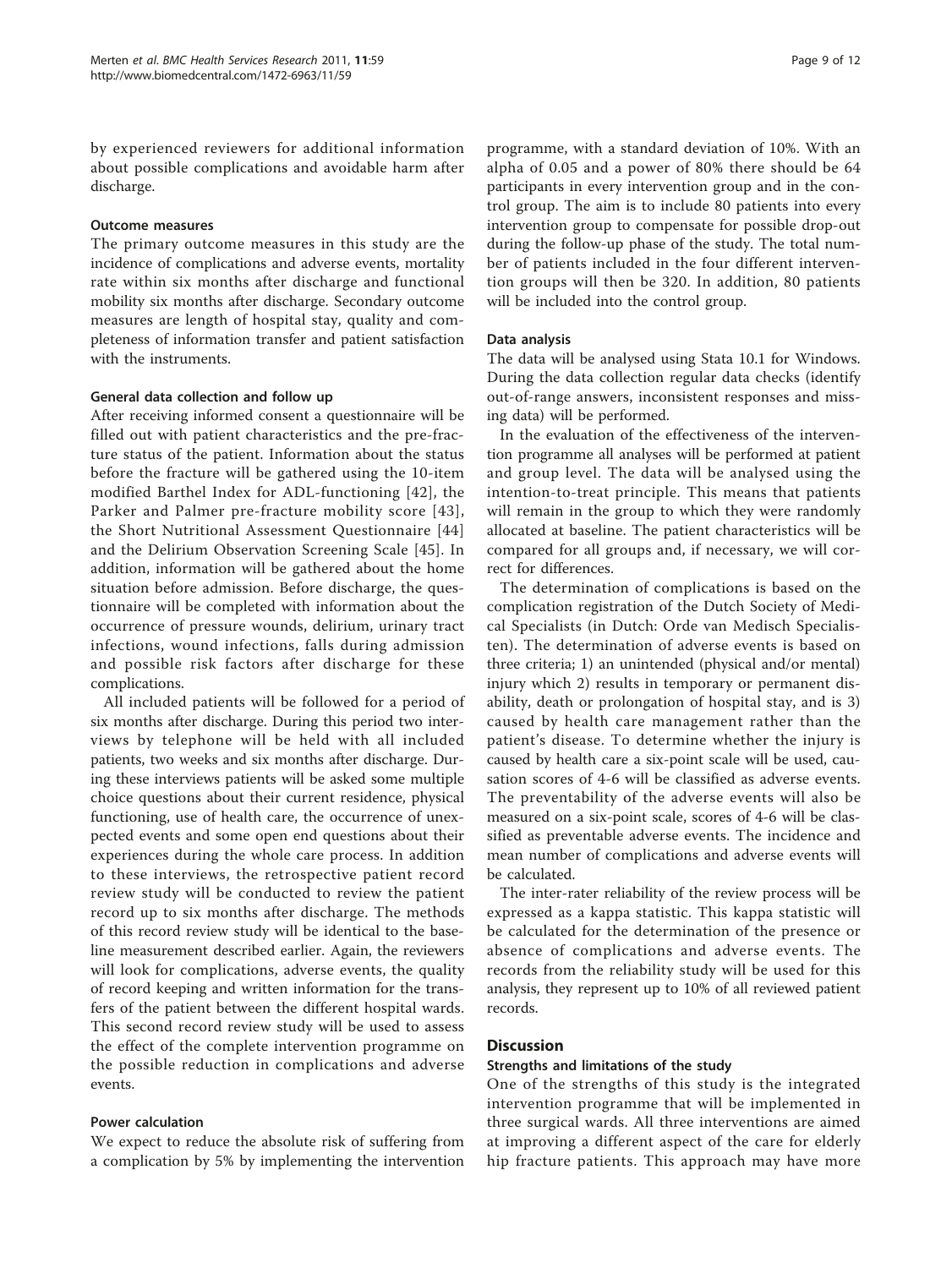impact than implementing three separate interventions in different situations and could increase the possibility of finding measurable effects in patient outcomes. The randomisation at patient level reduces the influence of the differences between the three wards. In every participating ward the included patients should be equally distributed over the four intervention groups. Another important aspect of this intervention programme is that it focuses on one specific patient group that will increase in the future. The baseline measurement will give insight into the complications and adverse events that affect this patient group. This information will provide valuable insights and possibilities for improving patient safety. Finally, the follow-up of six months enables us to assess the functional recovery of patients and their experiences during those months. These experiences can be used to improve the care after discharge for this patient group and to explore the possibilities for care that is more adapted to their needs.

The study also has some limitations. First, although the results of previous studies showed that the instruments used in retrospective record review studies are sensitive for identifying adverse events [[46,47\]](#page-10-0), there are some important factors that have to be considered. The retrospective patient record review method relies exclusively on the information available in the hospital patient record, this can be insufficient for adverse event determination [\[13](#page-10-0),[48](#page-10-0)]. Also, adverse events revealed after discharge are only found if they result in a readmission or if it is recorded in the outpatient record of the patient. The hospital record is not always complete with the risk of missing important information. A general possible weakness in retrospective review studies is hindsight bias [[49\]](#page-11-0). Knowing the outcome and its severity may influence judgement of causation and preventability. A second limitation of the study is that elderly hip fracture patients suffering from dementia cannot be included into the study due to practical and ethical reasons, which may lead to an underestimation of the experienced problems and therefore the possible effects of the interventions. Some other issues that might influence the outcomes in this trial are the randomisation process, the blinding of patients and the possible effect of the presence of the researcher in the intervention wards. It was mentioned before that randomisation will be on patient level. It is possible that two patients in the same room receive different interventions and expose each other to the interventions. Another possible source of bias is that patients cannot be blinded, they are automatically aware of the intervention group that they will be in as they immediately receive the interventions after inclusion. A third issue is the presence of the researchers on the wards on a regular basis for the observations. Once a month the morning rounds will be observed to

assess the effectiveness of the SBAR communication tool, this in itself can increase the use of the tool.

#### Feasibility

The feasibility of the study depends on a number of factors. First, we are relying on the nurses to include the patients into the trial as they are the first to know when an eligible patient is admitted to the ward. This way, the inclusion can take place as soon as possible after admission. After a few weeks it will become clear whether this method works or not. If the patients are not included by the nurses, the researchers will take over the inclusion process. Second, the success of the intervention programme will depend on the number of available patients, their decision to participate and the loss to follow-up.

#### Relevance of the study

The increasing incidence of hip fractures in vulnerable elderly patients in combination with the complex care process they have to go through, with the risks of suboptimal communication and unintended events, all contribute to the relevance of this study. This study not only aims to improve clinical communication between care providers and involve the patient more in their own care process but will also generate more knowledge and insight into the nature of adverse events and avoidable harm for this patient group. The combined use of three interventions for improving patient safety in this patient group is an innovative aspect of this study.

#### Acknowledgements

This study is funded by ZonMw- the Netherlands organisation for health research and development. We thank everyone who contributed to the organisation and data collection and the surgical wards for participating in the study.

#### Author details

<sup>1</sup>NIVEL, Netherlands institute for health services research, PO Box 1568, 3500 BN Utrecht, The Netherlands. <sup>2</sup>Department of Trauma Surgery, VU university medical center, De Boelelaan 1117, 1081 HV Amsterdam, The Netherlands. <sup>3</sup>Department of Public and Occupational Health, EMGO Institute for Health and Care Research, VU university medical center, Van der Boechorststraat 7, 1081 BT Amsterdam, The Netherlands.

#### Authors' contributions

HM wrote the manuscript, prepared the instruments for the study and was involved in the data collection. SL also prepared the instruments for the study, was involved in the data collection and critically reviewed this manuscript. IW was involved in the data collection and the critical revision of this manuscript. PJ has been involved in revising the article critically for important intellectual content. CW obtained research funding, was involved in the design of the study and critically revised the manuscript for important intellectual content. All authors read and approved the final manuscript.

#### Competing interests

The authors declare that they have no competing interests.

Received: 3 August 2010 Accepted: 21 March 2011 Published: 21 March 2011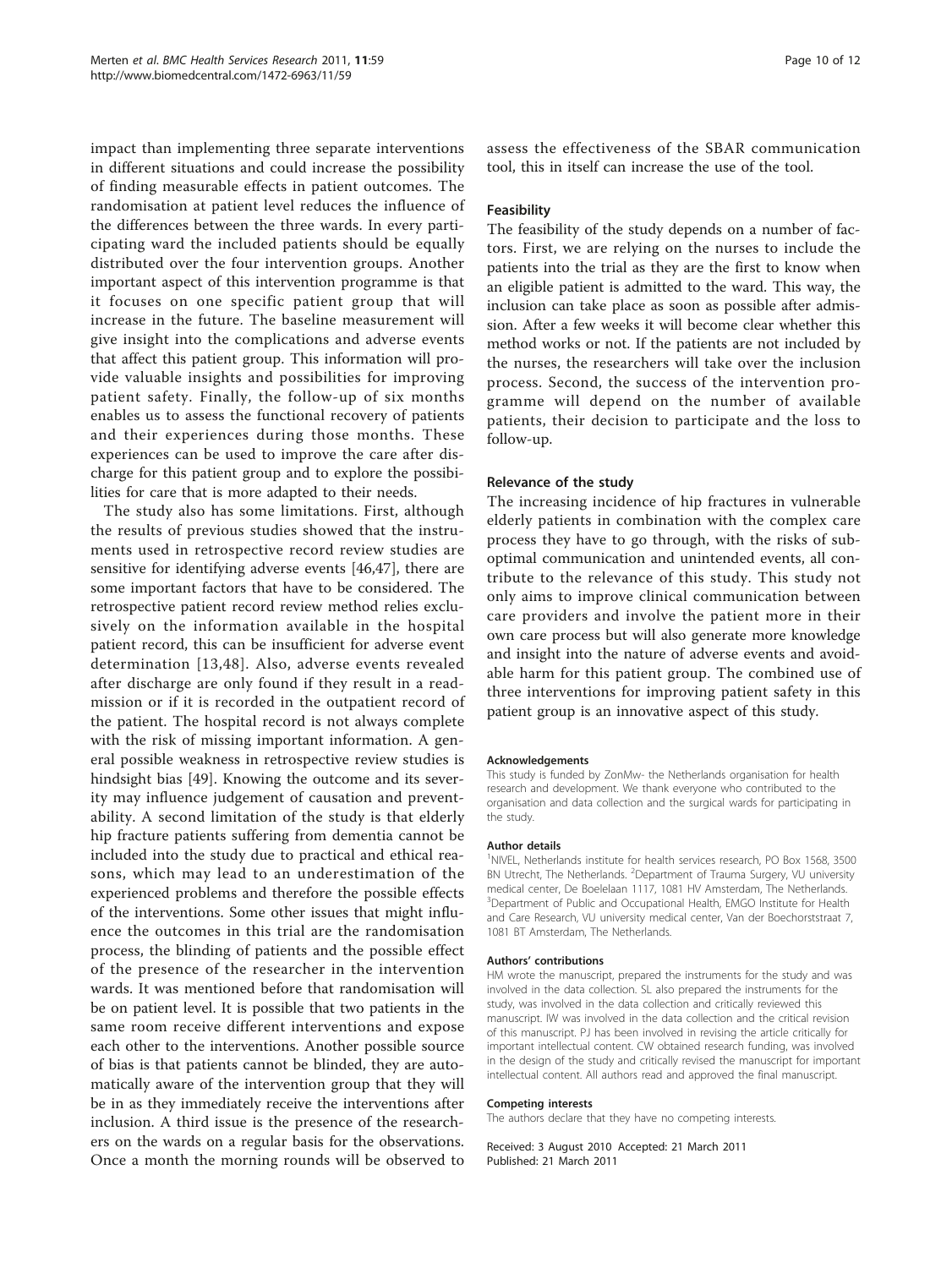#### <span id="page-10-0"></span>References

- 1. Greengross S, Murphy E, Quam L, Rochon P, Smith R: Aging: a subject that must be at the top of world agendas. BMJ 1997, 315:1029-30.
- World Alliance for Patient Safety: Summary of the evidence on patient safety: implications for research. The research priority setting working group of the World Alliance for Patient Safety Geneva: World Health Organisation; 2008.
- 3. Holt G, Smith R, Duncan K, Hutchison JD, Reid D: [Changes in population](http://www.ncbi.nlm.nih.gov/pubmed/19426972?dopt=Abstract) [demographics and the future incidence of hip fracture.](http://www.ncbi.nlm.nih.gov/pubmed/19426972?dopt=Abstract) Injury 2009, 40:722-726.
- 4. Moran WP, Chen GJ, Watters C, Poehling G, Millman F: [Using a](http://www.ncbi.nlm.nih.gov/pubmed/16514935?dopt=Abstract) [collaborative approach to reduce postoperative complications for hip](http://www.ncbi.nlm.nih.gov/pubmed/16514935?dopt=Abstract)[fracture patients: a three-year follow-up.](http://www.ncbi.nlm.nih.gov/pubmed/16514935?dopt=Abstract) Jt Comm J Qual Patient Saf 2006, 32:16-23.
- Leibson CL, Tosteson AN, Gabriel SE, Ransom JE, Melton LJ: [Mortality,](http://www.ncbi.nlm.nih.gov/pubmed/12366617?dopt=Abstract) [disability and nursing home use for persons with and without hip](http://www.ncbi.nlm.nih.gov/pubmed/12366617?dopt=Abstract) [fracture: a population-based study.](http://www.ncbi.nlm.nih.gov/pubmed/12366617?dopt=Abstract) J Am Geriatr Soc 2002, 50:1644-1650.
- 6. Zuckerman JD: [Hip Fracture.](http://www.ncbi.nlm.nih.gov/pubmed/8618608?dopt=Abstract) N Engl J Med 1996, 334:1519-1525.
- 7. Burge R, Dawn-Hughes B, Solomon DH, Wong JB, King A, Tosteson A: Incidence and economic burden of osteoporosis-related fractures in the United States, 2005-2025. J Bone Miner Res 2004, 22(3):465-475.
- 8. Thor J, Herrlin B, Wittlov K, Skar J, Brommels M, Svenson O: [Getting going](http://www.ncbi.nlm.nih.gov/pubmed/15127692?dopt=Abstract) [together: can clinical teams and managers collaborate to identify](http://www.ncbi.nlm.nih.gov/pubmed/15127692?dopt=Abstract) [problems and initiate improvement.](http://www.ncbi.nlm.nih.gov/pubmed/15127692?dopt=Abstract) Qual Manag Health Care 2004, 13:130-142.
- 9. Dutch Society of Medical Specialists (in Dutch: Orde van Medisch Specialisten). [\[http://orde.artsennet.nl](http://orde.artsennet.nl)], (accessed March 2008).
- 10. Baker GR, Norton PG, Flintoft V, Blais R, Brown A, Cox J, Etchells E, Ghali WA, Hebert P, Majumdar SR, O' Beirne M, Palacios-Derflingher L, Reid RJ, Sheps S, Tamblyn R: [The Canadian Adverse Events Study: the incidence](http://www.ncbi.nlm.nih.gov/pubmed/15159366?dopt=Abstract) [of adverse events among hospital patients in Canada.](http://www.ncbi.nlm.nih.gov/pubmed/15159366?dopt=Abstract) CMAJ 2004, 170:1678-1686.
- 11. Davis P, Lay-Yee R, Briant R, Ali W, Scott A, Schug S: [Adverse Events in](http://www.ncbi.nlm.nih.gov/pubmed/14581938?dopt=Abstract) [New Zealand public hospitals II: preventability and clinical context.](http://www.ncbi.nlm.nih.gov/pubmed/14581938?dopt=Abstract) N Z Med J 2003, 116:U624.
- 12. Michel P, Quenon JL, de Sarasqueta AM, Scemama O: [Comparison of three](http://www.ncbi.nlm.nih.gov/pubmed/14739187?dopt=Abstract) [methods for estimating rates of adverse events in acute care hospitals.](http://www.ncbi.nlm.nih.gov/pubmed/14739187?dopt=Abstract) BMJ 2004, 328:199.
- 13. Wilson RM, Runciman WB, Gibberd RW, Harrison BT, Newby L, Hamilton JD: [The Quality in Australian Health Care Study.](http://www.ncbi.nlm.nih.gov/pubmed/7476634?dopt=Abstract) Med J Aust 1995, 163:458-471.
- 14. de Vries EN, Ramrattan MA, Smorenburg SM, Gouma DJ, Boermeester MA: [The incidence and nature of in-hospital adverse events: a systematic](http://www.ncbi.nlm.nih.gov/pubmed/18519629?dopt=Abstract) [review.](http://www.ncbi.nlm.nih.gov/pubmed/18519629?dopt=Abstract) Qual Saf Health Care 2008, 17:216-223.
- 15. Sari ABA, Cracknell A, Sheldon TA: [Incidence, preventability and](http://www.ncbi.nlm.nih.gov/pubmed/18332053?dopt=Abstract) [consequences of adverse events in older people: results of a](http://www.ncbi.nlm.nih.gov/pubmed/18332053?dopt=Abstract) [retrospective case-note review.](http://www.ncbi.nlm.nih.gov/pubmed/18332053?dopt=Abstract) Age and Ageing 2008, 37:265-269.
- 16. Thomas EJ, Brennan TA: Incidence [and types of preventable adverse](http://www.ncbi.nlm.nih.gov/pubmed/10720355?dopt=Abstract) [events in elderly patients: population based review of medical records.](http://www.ncbi.nlm.nih.gov/pubmed/10720355?dopt=Abstract) BMJ 2000, 320:741-4.
- 17. Smits M, Zegers M, Groenewegen PP, Timmermans DRM, Zwaan L, van der Wal G, Wagner C: [Exploring the causes of adverse events in hospitals](http://www.ncbi.nlm.nih.gov/pubmed/20142403?dopt=Abstract) [and potential prevention strategies.](http://www.ncbi.nlm.nih.gov/pubmed/20142403?dopt=Abstract) Qual Saf Health Care 2010.
- 18. Smits M, Groenewegen PP, Timmermans DRM, van der Wal G, Wagner C: The nature and causes of unintended events reported at ten emergency departments. BMC Emerg Med 2009, 18(9):16.
- 19. Leonard M, Graham S, Bonacum D: [The human factor: the critical](http://www.ncbi.nlm.nih.gov/pubmed/15465961?dopt=Abstract) [importance of effective teamwork and communication in providing safe](http://www.ncbi.nlm.nih.gov/pubmed/15465961?dopt=Abstract) [care.](http://www.ncbi.nlm.nih.gov/pubmed/15465961?dopt=Abstract) Qual Saf Health Care 2004, 13(Suppl):i85-90.
- 20. Greenberg CC, Regenbogen SC, Studdert DM, Lipsitz SR, Rogers SO, Zinner MJ, Gawande AA: [Patterns in communication breakdowns](http://www.ncbi.nlm.nih.gov/pubmed/17382211?dopt=Abstract) [resulting in injury to surgical patients.](http://www.ncbi.nlm.nih.gov/pubmed/17382211?dopt=Abstract) J Am Coll Surg 2007, 204:533-540.
- 21. JCAHO. Sentinel event statistics, 2006. [\[http://www.jointcommission.org](http://www.jointcommission.org)], (Accessed May 2007).
- 22. Marshall S, Harrison J, Flanagan B: [The teaching of a structured tool](http://www.ncbi.nlm.nih.gov/pubmed/19342529?dopt=Abstract) [improves the clarity and content of interprofessional clinical](http://www.ncbi.nlm.nih.gov/pubmed/19342529?dopt=Abstract) [communication.](http://www.ncbi.nlm.nih.gov/pubmed/19342529?dopt=Abstract) Qual Saf Health Care 2009, 18:137-140.
- 23. Coeira E: [When conversation is better than computation.](http://www.ncbi.nlm.nih.gov/pubmed/10833164?dopt=Abstract) J Am Med Inform Assoc 2000, 7:277-286.
- 24. Haig KM, Sutton S, Whittington J: [SBAR: A shared mental model for](http://www.ncbi.nlm.nih.gov/pubmed/16617948?dopt=Abstract) [improving communication between clinicians.](http://www.ncbi.nlm.nih.gov/pubmed/16617948?dopt=Abstract) Jt Comm J Qual Patient Saf 2006, 32:167-175.
- 25. McKnight LK, Stetson PD, Bakken S, Curran C, Cimino JJ: [Perceived](http://www.ncbi.nlm.nih.gov/pubmed/11825229?dopt=Abstract) [information needs and communication difficulties of inpatient](http://www.ncbi.nlm.nih.gov/pubmed/11825229?dopt=Abstract) [physicians and nurses.](http://www.ncbi.nlm.nih.gov/pubmed/11825229?dopt=Abstract) Proc AMIA Symp 2001, 453-457.
- 26. Davis RE, Jacklin R, Sevdalis N, Vincent CA: [Patient involvement in patient](http://www.ncbi.nlm.nih.gov/pubmed/17678514?dopt=Abstract) [safety: what factors influence patient participation and engagement?](http://www.ncbi.nlm.nih.gov/pubmed/17678514?dopt=Abstract) Health Expect 2007, 10:259-267.
- 27. Arora NK, McHorney CA: [Patient preferences for medical decision making:](http://www.ncbi.nlm.nih.gov/pubmed/10718358?dopt=Abstract) [who really wants to participate?](http://www.ncbi.nlm.nih.gov/pubmed/10718358?dopt=Abstract) Med Care 2000, 38:335-341.
- Beaver K, Luker KA, Owens RG, Leinster SJ, Degner LF, Sloan JA: [Treatment](http://www.ncbi.nlm.nih.gov/pubmed/8904382?dopt=Abstract) [decision-making in women newly diagnosed with breast cancer.](http://www.ncbi.nlm.nih.gov/pubmed/8904382?dopt=Abstract) Cancer Nurs 1996, 19:8-19.
- 29. Degner LF, Kristjanson LJ, Bowman D, Sloan JA, Carriere KC, O'Neil J, Bilodeau B, Watson P, Mueller B: [Information needs and decisional](http://www.ncbi.nlm.nih.gov/pubmed/9145723?dopt=Abstract) [preferences in women with breast cancer.](http://www.ncbi.nlm.nih.gov/pubmed/9145723?dopt=Abstract) JAMA 1997, 277:1485-1492.
- 30. Smit M, Friele R: De agenda van de patiënt. [The agenda of the patient] Utrecht, Nivel; 2005.
- 31. Raval AN, Marchiori E, Malcolm J, Arnold O: [Improving the continuity of](http://www.ncbi.nlm.nih.gov/pubmed/12704480?dopt=Abstract) [care following discharge of patients hospitalized with heart failure: Is](http://www.ncbi.nlm.nih.gov/pubmed/12704480?dopt=Abstract) the [discharge summary adequate?](http://www.ncbi.nlm.nih.gov/pubmed/12704480?dopt=Abstract) Can J Cardiol 2003, 19:365-370.
- 32. Kripalani S, LeFevre F, Phillips CO, Williams MV, Basaviah P, Baker DW: [Deficits in communication and information transfer between hospital](http://www.ncbi.nlm.nih.gov/pubmed/17327525?dopt=Abstract)[based and primary care physicians: Implications for patient safety and](http://www.ncbi.nlm.nih.gov/pubmed/17327525?dopt=Abstract) [continuity of care.](http://www.ncbi.nlm.nih.gov/pubmed/17327525?dopt=Abstract) JAMA 2007, 297:831-841.
- 33. Thomas EJ, Studdert DM, Burstin HR, Orav EJ, Zeena T, Williams EJ, Howard KM, Weiler PC, Brennan TA: [Incidence and types of adverse](http://www.ncbi.nlm.nih.gov/pubmed/10718351?dopt=Abstract) [events and negligent care in Utah and Colorado.](http://www.ncbi.nlm.nih.gov/pubmed/10718351?dopt=Abstract) Med Care 2000, 38:261-271.
- 34. Zegers M, de Bruijne MC, Wagner C, Groenewegen PP, Waaijman R, van der Wal G: Design of a retrospective patient record study on the occurrence of adverse events among patients in Dutch hospitals. BMC Health Serv Res 2007, 25(7):27.
- 35. Kaplan HS, Fastman B: [Organization of event reporting data for sense](http://www.ncbi.nlm.nih.gov/pubmed/14645899?dopt=Abstract) [making and system improvement.](http://www.ncbi.nlm.nih.gov/pubmed/14645899?dopt=Abstract) Qual Saf Health Care 2003, 12:ii68-ii72.
- 36. Battles JB, Lilford RJ: [Organizing patient safety research to identify risks](http://www.ncbi.nlm.nih.gov/pubmed/14645888?dopt=Abstract) [and hazards.](http://www.ncbi.nlm.nih.gov/pubmed/14645888?dopt=Abstract) Qual Saf Health Care 2003, 12:ii2-ii7.
- 37. van der Schaaf TW: Near miss reporting in the chemical process industry. PhD thesis Eindhoven: Eindhoven University of Technology; 1992.
- 38. Brennan TA, Leape LL, Laird NM, Hebert L, Localio AR, Lawthers AG, Newhouse JP, Weiler PC, Hiatt HH: [Incidence of adverse events and](http://www.ncbi.nlm.nih.gov/pubmed/1987460?dopt=Abstract) [negligence in hospitalized patients. Results of the Harvard Medical](http://www.ncbi.nlm.nih.gov/pubmed/1987460?dopt=Abstract) [Practice Study I.](http://www.ncbi.nlm.nih.gov/pubmed/1987460?dopt=Abstract) N Engl J Med 1991, 324:370-376.
- Zegers M, de Bruijne MC, Wagner C, Hoonhout LHF, Waaijman R, Smits M, Hout FAG, Zwaan L, Christiaans-Dingelhoff I, Timmermans DRM, Groenewegen PP, van der Wal G: [Adverse events and potentially](http://www.ncbi.nlm.nih.gov/pubmed/19651935?dopt=Abstract) [preventable deaths in Dutch hospitals. Results of a retrospective patient](http://www.ncbi.nlm.nih.gov/pubmed/19651935?dopt=Abstract) [record review study.](http://www.ncbi.nlm.nih.gov/pubmed/19651935?dopt=Abstract) Qual Saf Health Care 2009, 18:297-302.
- 40. Institute for Healthcare Improvement. [[http://www.ihi.org\]](http://www.ihi.org), (accessed July 2008).
- 41. Smorenburg SM: Bundels. In Praktijkboek Patientveiligheid [Practical Guide Patient Safety]. Edited by: van Everdingen JJE, Smorenburg SM, Schellekens W. Houten: Bohn Stafleu en van Loghum; 2006:295-299.
- 42. Collin C, Wade DT, Davies S, Horne V: The Barthel ADL Index: a reliability study. Int Disabil Study 1988, 10:61-63.
- 43. Parker MJ, Palmer CR: [A new mobility score for predicting mortality after](http://www.ncbi.nlm.nih.gov/pubmed/8376443?dopt=Abstract) [hip fracture.](http://www.ncbi.nlm.nih.gov/pubmed/8376443?dopt=Abstract) J Bone Joint Surg Br 1993, 75(5):797-8.
- 44. Kruizenga HM, Seidell JC, de Vet HC, Wierdsma NJ, van Bokhorst-de van der Schueren MA: [Development and validation of a hospital screening tool](http://www.ncbi.nlm.nih.gov/pubmed/15681104?dopt=Abstract) [for malnutrition: the short nutritional assessment questionnaire \(SNAQ\).](http://www.ncbi.nlm.nih.gov/pubmed/15681104?dopt=Abstract) Clin Nutr 2005, 24(1):75-82.
- 45. Schuurmans MJ, Shortridge-Baggett LM, Duursma SA: [The Delirium](http://www.ncbi.nlm.nih.gov/pubmed/12751884?dopt=Abstract) [Observation Screening Scale: a screening instrument for Delirium.](http://www.ncbi.nlm.nih.gov/pubmed/12751884?dopt=Abstract) Res Theory Nurs Pract 2003, 17(1):31-50.
- 46. Brennan TA, Localio RJ, Laird NL: [Reliability and validity of judgments](http://www.ncbi.nlm.nih.gov/pubmed/2593729?dopt=Abstract) [concerning adverse events suffered by hospitalized patients.](http://www.ncbi.nlm.nih.gov/pubmed/2593729?dopt=Abstract) Med Care 1989, 27:1148-1158.
- 47. Zegers M, de Bruijne MC, Wagner C, Groenewegen PP, van der Wal G, De Vet HCW: The inter-rater agreement of retrospective assessment of adverse events does not improve with two reviewers per patient record. J Clinic Epidemiol 2010, 63(1):94-102.
- 48. Leape LL, Brennan TA, Laird N, Lawthers AG, Localio AR, Barnes BA, Hebert L, Newhouse JP, Weiler PC, Hiatt H: [The nature of adverse events](http://www.ncbi.nlm.nih.gov/pubmed/1824793?dopt=Abstract)